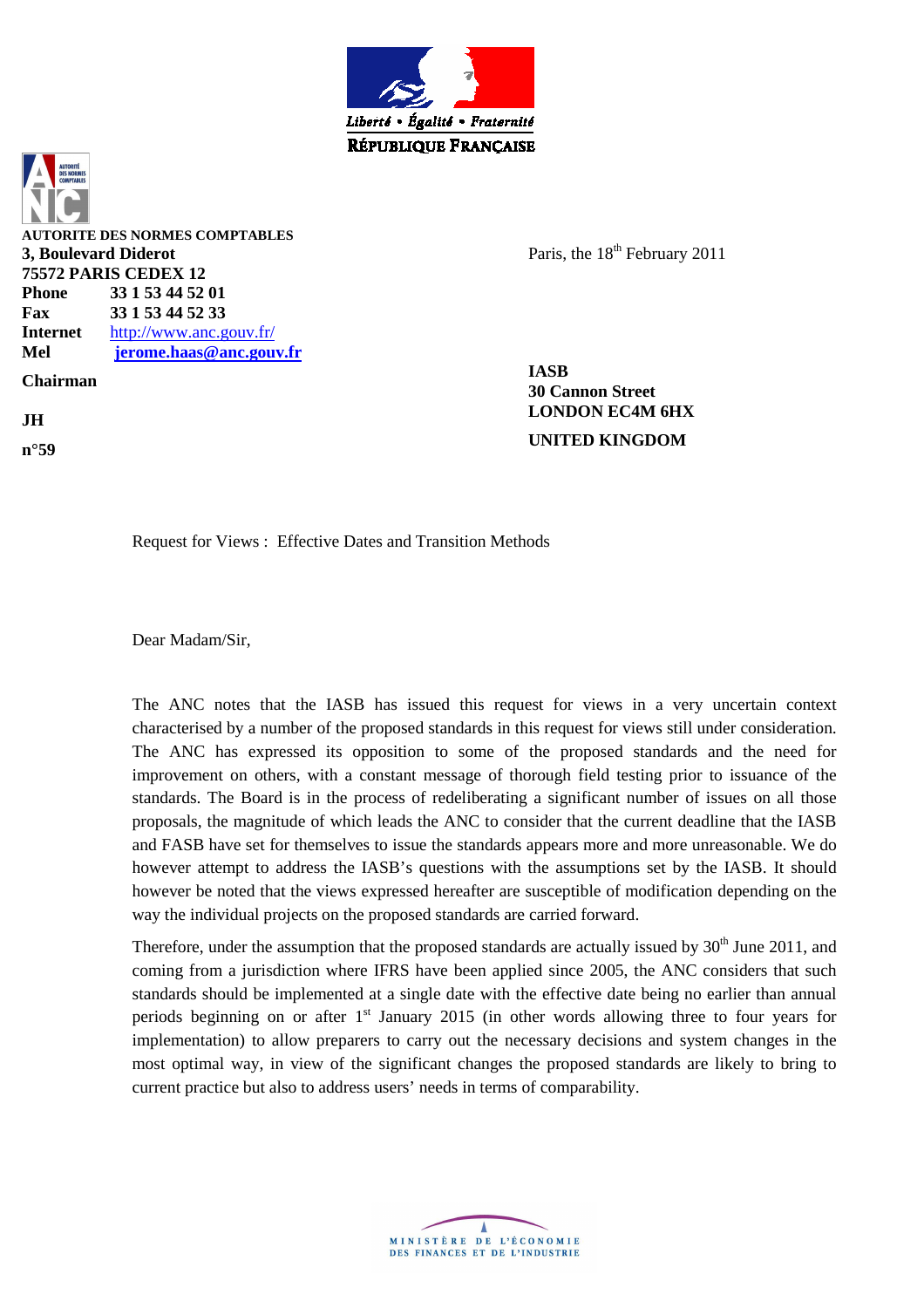Given the above, improvement to the substance of the proposed standards in order to achieve high quality standards and the relevant schedule for applying new standards for current IFRS appliers both should have precedence over the question of whether first time adopters may early adopt. Current non-IFRS appliers should then determine what is best for them in terms of effective dates.

More detail supporting the views expressed above is provided in the answers to the request for views individual questions in Appendix 1.

Should you wish to discuss the content of this letter, please do not hesitate to contact us.

Yours sincerely,

 $\frac{1}{\sqrt{1-\frac{1}{2}}}$ 

Jérôme Haas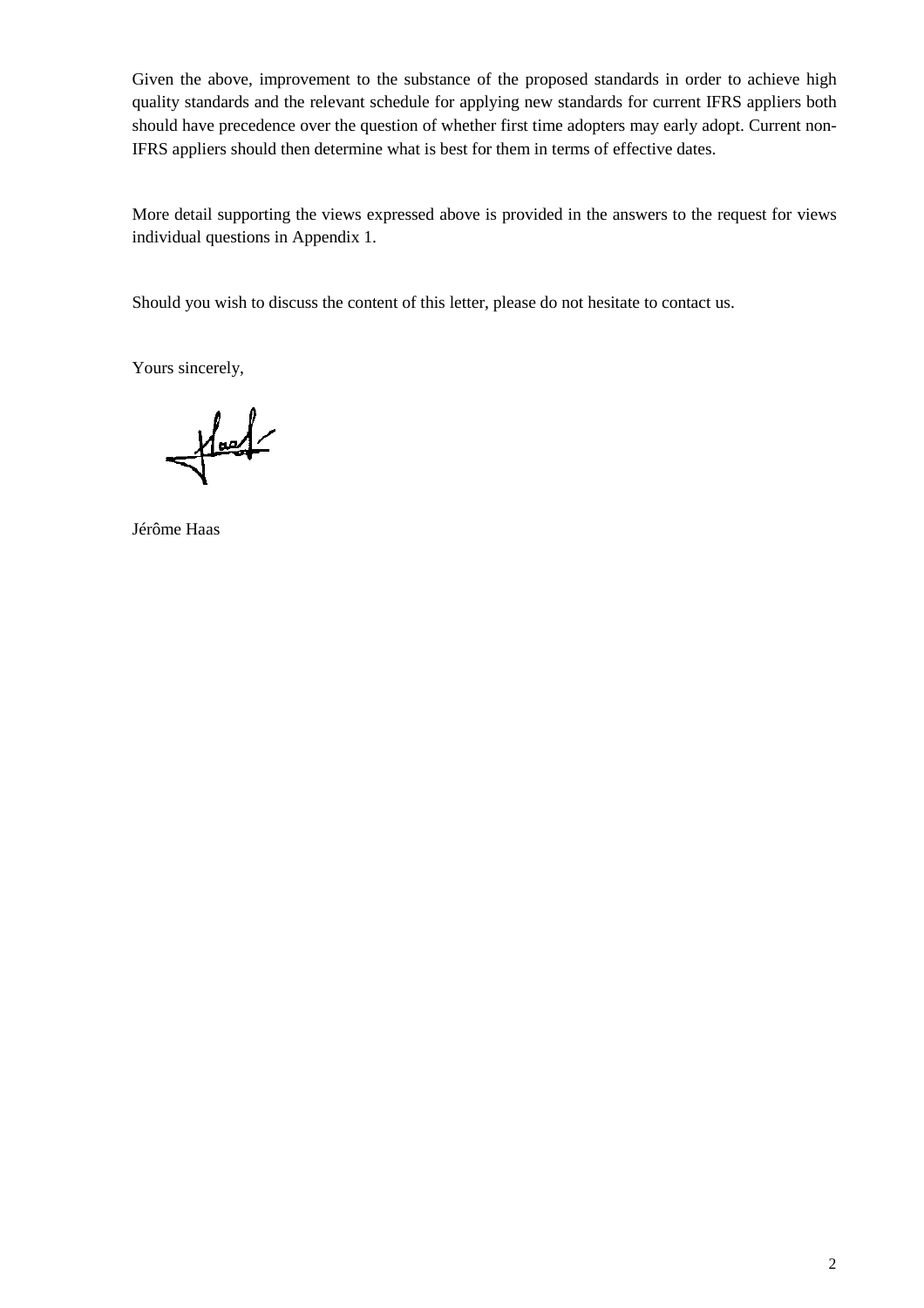Please describe the entity (or the individual) responding to this Request for Views.

For example :

- a) Please state whether you are primarily a preparer of financial statements, an auditor, or an investor, creditor or other user of financial statements (including regulators and standardsetters). Please also say whether you primarily prepare, use or audit financial information prepared in accordance with IFRSs, US GAAP or both.
- b) If you are a preparer of financial statements, please describe your primary business or businesses, their size (in terms of the number of employees or other relevant measure), and whether you have securities registered on a securities exchange.
- c) If you are an auditor, please indicate the size of your firm and whether your practice focuses primarily on public entities, private entities or both.
- d) If you are an investor, creditor or other user of financial statements, please describe your job function (buy side/regulator/credit analyst/lending officer/standard setter), your investment perspective (long, long/short, equity, or fixed income), and the industries or sectors you specialise in, if any.
- e) Please describe the degree to which each of the proposed new IFRSs is likely to affect you and the factors driving that effect (for example, preparers of financial statements might explain the frequency or materiality of the transactions to their business and investors and creditors might explain the significance of the transactions to the particular industries or sectors they follow.

The ANC is the French Accounting standard setter.

## **Question 2**

Focusing only on those projects included in the table in paragraph 18 of IASB Request for views :

- a) Which of the proposals are likely to require more time to learn about the proposal, train personnel, plan for, and implement or otherwise adapt ?
- b) What are the types of costs you expect to incur in planning for and adapting to the new requirements and what are the primary drivers of those costs ? What is the relative significance of each cost component ?

The fact that a number of the projects under consideration in the present request for views are, for the time being, still under discussion impairs a proper assessment of the time needed to learn about the proposals as well as to the consequences of such proposals. Moreover, individual standards are likely to affect entities in varying ways : for instance, IFRS 9 is likely to impact financial institutions more broadly than manufacturing companies whilst the latter are more likely to be affected by the revenue recognition standard than financial institutions.

However, with the projects under consideration being quite pervasive in terms of the items affected in the financial statements but also with some of them being based on new concepts, undoubtedly these will generate a high level of costs which may, in some cases, resemble that of a first time adoption of IFRS.

The types of costs that will be incurred are the following :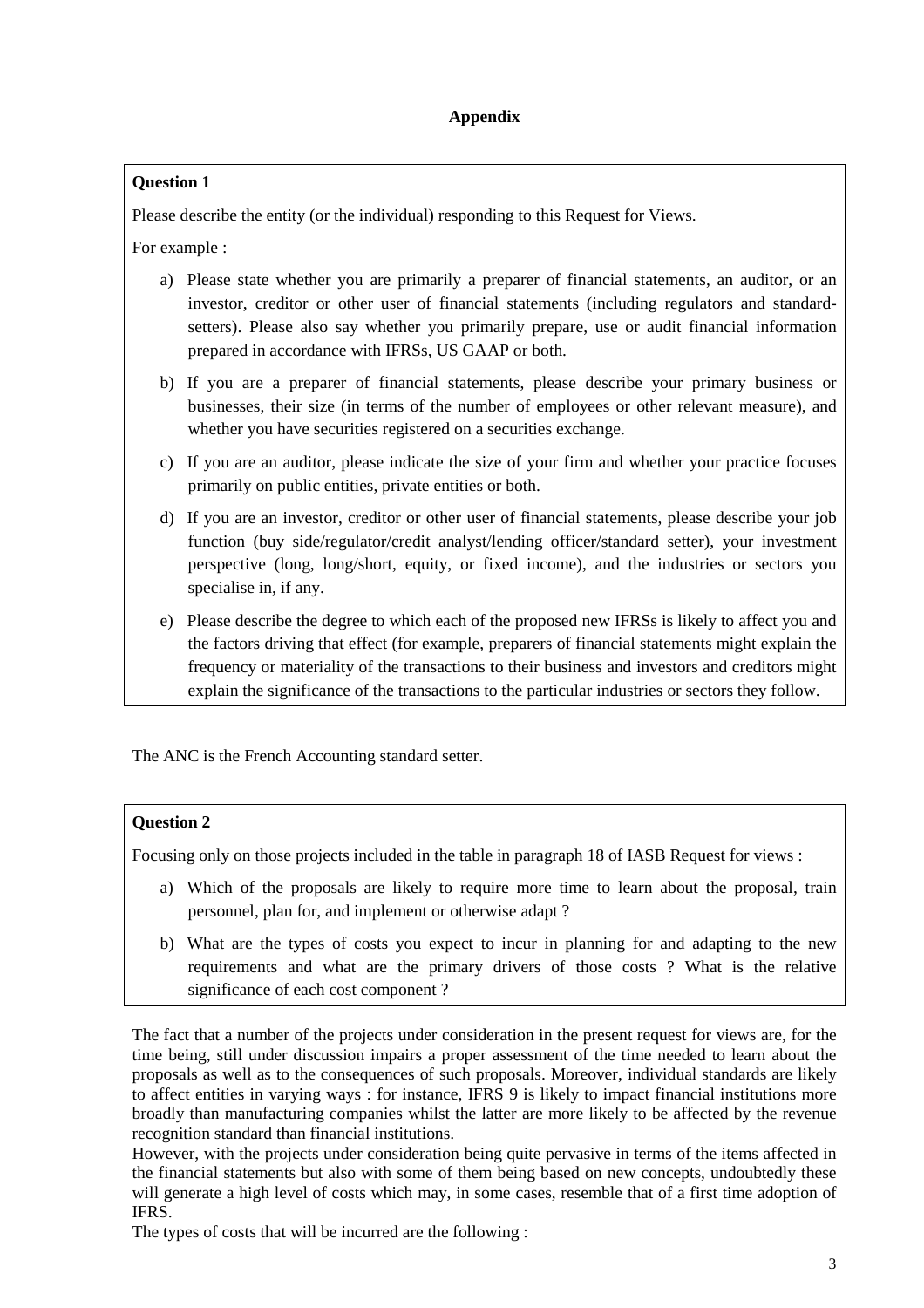- Change management costs (project management both internal and external)
- Training and education costs, including translation costs
- IT systems costs
- Operational costs
- Financial communication costs

Do you foresee other effects on the broader financial reporting system arising from these new IFRSs ? For example, will the new financial reporting requirements conflict with other regulatory or tax reporting requirements ? Will they give rise to a need for changes in auditing standards ?

As already mentioned in the ANC's responses to the related EDs, some of the proposed new standards are based on untested new concepts which, we understand, may have significant impacts in the way some or all industries operate depending on how much they are affected by the standards : in the case of leases, all lessees will be impacted ; in the case of revenue recognition, the proposals lead to some industries being significantly more impacted than others.

The ANC generally does not support accounting standards which would entail a change in the preparers' business models. Accounting standards should reflect how businesses operate. The ANC considers that some recognition and measurement proposals made, upon which we have commented, would, in effect, entail changes in the ways businesses currently operate. We refer the IASB to the related comment letters.

Moreover, some of the proposals involve a lot more judgment thus implying additional challenges by auditors and regulators of the judgment applied by companies. In addition, the ANC considers that the impact on comparability is not appropriately evaluated.

### **Question 4**

Do you agree with the transition method as proposed for each project, when considered in the context of a broad implementation plan covering all the new requirements ? If not, what changes would you recommend, and why ? In particular, please explain the primary advantages of your recommended changes and their effect on the cost of adapting to the new reporting requirements.

The ANC generally is in favour of retrospective application whenever possible. In the context of the most recent individual projects comprised in this request for views, our concerns regarding the proposed transition method has been expressed in our comment letters as follows :

Post-employment benefits – Defined benefit plans

In addition, we think that for many entities with a large number of plans and locations in different jurisdictions, the costs of calculating the defined benefit obligation on the new basis will be high.

As a consequence, we would be in favour of an amendment that provide for an option for limited retrospective application that is consistent with the exemptions permitted by IFRS1. The date of the mandatory application should provide the entities enough time in order to be able to perform the required calculations."

Revenue recognition

<sup>&</sup>quot;We normally see no major difficulty with a retrospective application of the amendments. However, we note that the current IAS 19 does not require identifying the actuarial gains and losses on other long term benefit plans due to consideration of materiality. The reclassification of "other long term benefits" in the category "long term employee benefits" will require determining retrospectively the actuarial gains and losses from the date of application.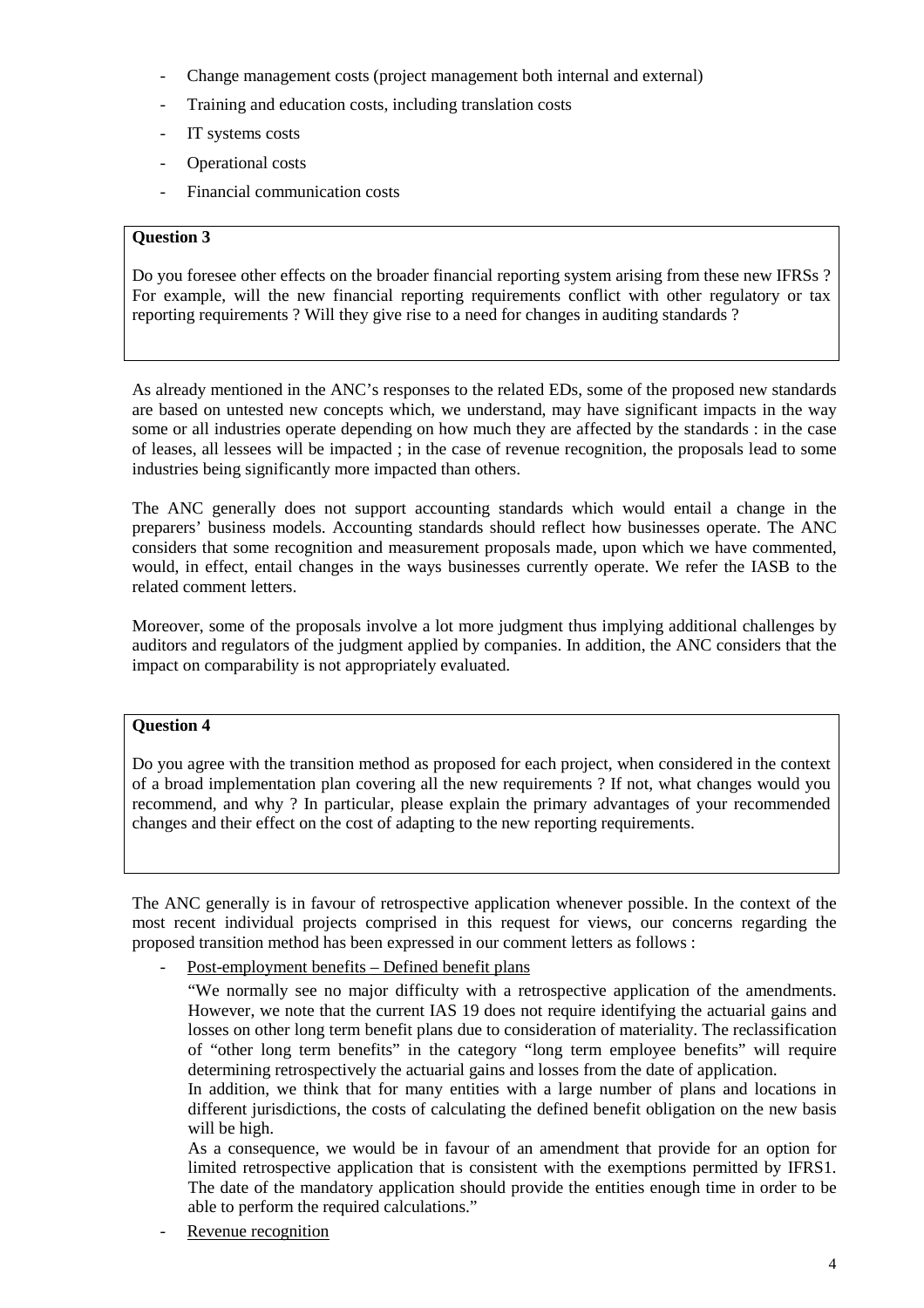"We agree with the proposed retrospective application. However, we are convinced that this proposal will be really burdensome for some entities. Thus, we urge the IASB to contemplate a sufficiently long lead time to help alleviate some of the concerns due to this proposal."

**Leases** 

"We consider that lessees and lessors that are in a position to apply a full retrospective approach should not be prevented from applying it, and thus particularly in the light of the comments made by Mr. Cooper in his alternative view (ED.AV9).

We note that the ED Leases does not discuss transition requirements neither for sale and leaseback arrangements nor for contracts that are leases under existing IAS 17 but would be excluded as they would represent sale/purchase arrangements under the ED proposals."

#### Insurance contracts

### "*Determination of residual margin at the date of transition*

We strongly disagree with the proposal to not calculate any residual margin for the existing insurance contracts at the date of transition.

The proposal to measure the existing contracts at the date of transition by setting the residual margin at zero results in inappropriate information for users as:

- the profitability of the contracts in force at the date of transition will be recognised directly in retained earnings and thus will never been recognised in the income statement as it emerges;

- this approach will result in inappropriate future trend/comparative information about the performance of existing and future contracts after the date of transition.

Therefore, we consider that a full retrospective approach portfolio by portfolio in line with IAS 8 requirements should be required, unless impracticable. If impracticable, in our view, entities should be required to apply the IASB's staff proposal set out in paragraph 249 of the Basis for Conclusions and to determine the "residual" margin at the date of transition as the difference (but not less than zero) between the carrying amount of the insurance liability before transition and the present value of the fulfillment cash flows at this date.

In our view, the concerns about comparability expressed by the IASB in the same paragraph of the Basis of Conclusions would be appropriately addressed by disclosing in the notes separate appropriate information on the resulting "residual" margin until its complete release.

#### *Reclassification of financial assets*

We disagree with the proposal to permit only to redesignate financial assets as measured at fair value through the income statement. This proposals emphasises again the premise of the Board that accounting mismatches can be addressed only through the measurement of financial assets at fair value through the income statement (refer to paragraph 253 of the Basis of Conclusions 1).

Thus, we consider that entities should also be permitted to redesignate financial assets as measured at amortised cost, consistently with the possibility that should be given to insurers to measure their assets and liability on a consistent basis.

#### *Changes to the definition of an insurance contract*

Refer to our comments in Question 11 (a) concerning the inclusion of a grandfathering clause for the two changes proposed to IFRS 4 definition of an insurance contract."

As regards the Financial instruments project, we note that some proposals are still being commented upon and that all aspects of the standard have not been exposed for comment. We therefore are not in a position to assess in detail the most appropriate transition method. However, the replacement of IAS 39 would potentially imply a significant scale of changes for financial institutions and in our view, specific transitional relief should be provided for accordingly (e.g. : similarly to the first time adoption of IAS 39 in 2005, restatement of comparatives should not be made mandatory for IFRS 9)."

As for the still on-going projects on consolidation and joint ventures upon which we have equally commented at the time they were exposed, we are not in a position to assess whether our comments made at the time of exposure remain valid.

The ANC notes that the more lead time is given prior to the effective date of a standard, the easier it is to apply retrospective application.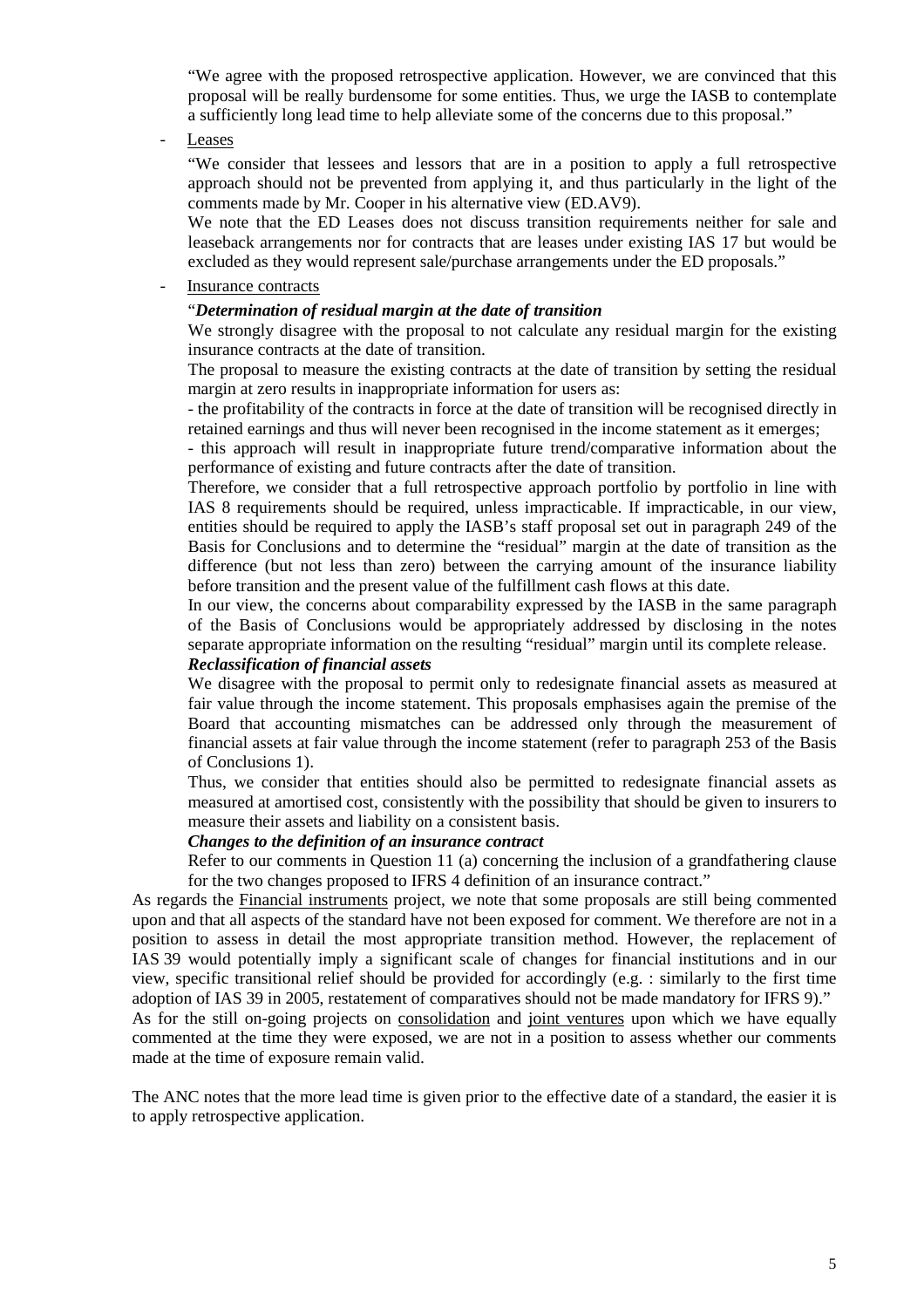In thinking about an overall implementation plan covering all of the standards that are the subject of this Request for views :

- a) Do you prefer the single date approach or the sequential approach ? Why ? What are the advantages and disadvantages of your preferred approach ? How would your preferred approach minimise the cost of implementation or bring other benefits ? Please describe the sources of those benefits (for example, economies of scale, minimising disruption, or other synergistic benefits).
- b) Under a single date approach and assuming the projects noted in the introduction are completed by June 2011, what should the mandatory effective date be and why ?
- c) Under the sequential approach, how should the new IFRSs be sequenced (or grouped) and what should the mandatory effective dates for each group be ? Please explain the primary factors that drive your recommended adoption sequence, such as the impact of interdependencies among the new IFRSs.
- d) Do you think another approach would be viable and preferable ? If so, please describe that approach and its advantages.

The ANC is in favour of a single date approach. In coming to this view, the ANC considered the cost for preparers of making changes to their systems and operations on a piecemeal basis as opposed to undertaking such changes in a more holistic approach, be it either in terms of economies of scale, minimising disruption and other synergistic benefits, but also in terms of their financial communication to the users. Moreover, we understand from users that piecemeal changes are not beneficial for their purposes in terms of comparability.

Although the ANC disagrees with the fact that the projects noted in the introduction are capable of being completed by June 2011 in a satisfactory manner in terms of quality of the standards, under such an assumption, the ANC considers that in view of the changes needed, the earliest effective date possible would be for annual periods beginning on or after  $1<sup>st</sup>$  January 2015, which, in other words, means that a three to four year implementation time period is necessary for implementation purposes.

## **Question 6**

Should the IASB give entities the option of adopting some or all of the new IFRSs before their mandatory effective date ? Why or why not ? Which ones ? What restrictions, if any, should there be on early adoption (for example, are there related requirements that should be adopted at the same time) ?

The ANC considers that all entities should be required to apply the new IFRSs at the same date. Adoption by anticipating the effective date impairs comparability for users of financial statements. Moreover a lot of these projects are interrelated be it in terms of scope, concepts, consequential amendments. Therefore, to avoid the risk of inconsistent accounting, early adoption should not be authorised.